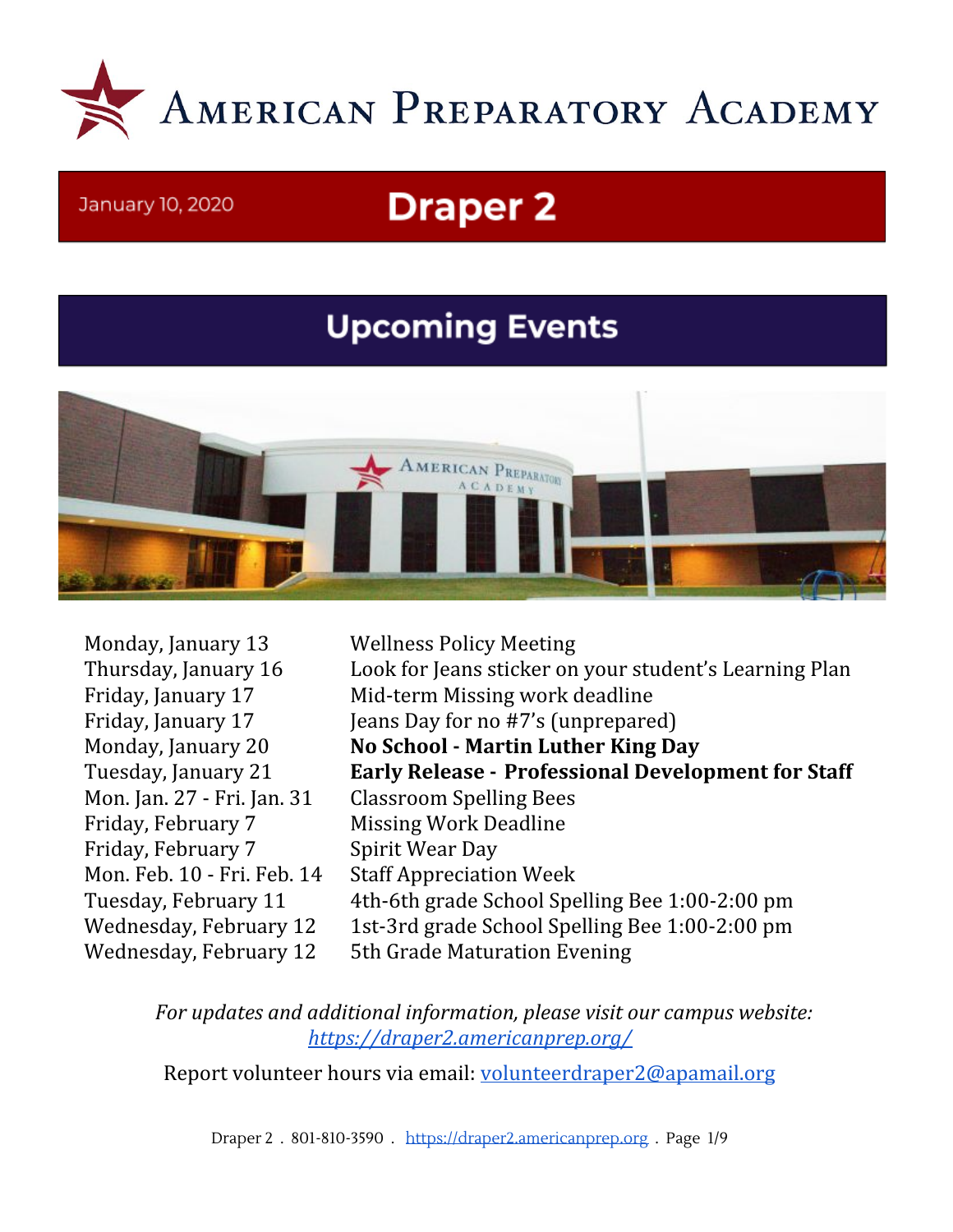

#### **January Builders Theme - I am a builder when I work diligently.**

"Diligently is defined as something done with great persistence, care or dedication." At American Prep, we believe in the value of hard work. Consistent and persistent effort builds both personal and academic skills. Reading a classic novel requires more work and effort than a comic book or a Captain Underpants story and is worth so much more to our students. This month we are emphasizing the joy and excitement that can come from exerting effort when engaged in work. Even as adults this joy and excitement can be challenging to feel as we engage in all the different work within our lives, so we need to try to shift our own perspective on work so our children hear us speak **positively** about engaging in work. Feel free to reference our Builder's theme throughout the month.

### **Upcoming Event Details**

#### *2020-21 School Calendar Available*

The school calendar for next year is now available at this link: <https://draper2.americanprep.org/calendar/>

#### *District Wellness Policy Meeting*

Hello American Prep parents, staff, and students! You are invited to review and update our district Wellness Policy!

- Monday, January 13, 3:30 pm
- Draper 2 Campus 11938 S Lone Peak Parkway, Draper UT 84020
- Multipurpose room

#### *Jeans day Friday, January 17th*

Your student(s) will receive a jeans day on Friday, January 17th of they have no #7, (unprepared), card moves January 6th through January 16th.

Please look at their learning plans, Thursday, January 16th to see if they have earned this reward.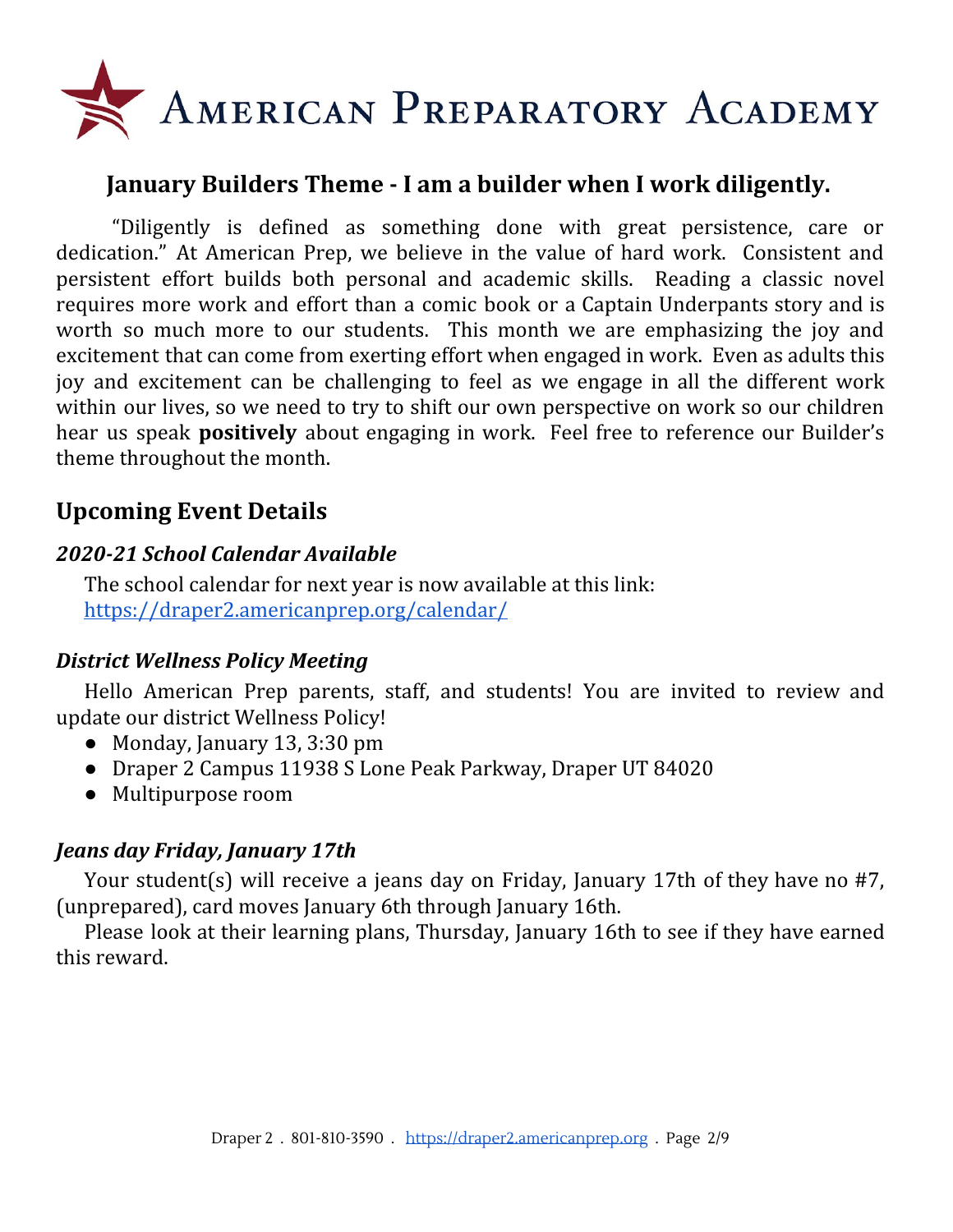# AMERICAN PREPARATORY ACADEMY

#### *Early release/Professional Development - Tuesday, January 21st*

Tuesday, January 21st will be an early dismissal day. Pick-up times for this day are 12:15 pm, 12:30 pm, and 12:45 pm. The buses will leave at 12:25 pm. No clubs meet on this day. Please make arrangements for your students to be picked up early on this day. All of our staff will be participating in professional development and will not be available to supervise students.

#### *Classroom Spelling Bees - Monday, January 27th - Friday, January 31st*

Each classroom will hold their own spelling bees according to where it will best fit into their individual schedules.

## **From the Administrative Office**

#### *Morning Drop Off*

Just a reminder about our updated procedures:

- Walking students to class we encourage all students to be dropped off at the curb and walk into school independently. However, we know some of your little ones still need your support. If you arrive after 7:45 am and want to walk your student to the classroom you will need to sign in and get a visitor sticker.
- Assemblies if you are attending an assembly, you do not need to sign in, but you will receive an assembly visitor sticker.
- If you arrive after 8:15 am, please walk your student into the lobby and check them in at the reception desk.

#### *Checking Students Out Early*

We have been making many efforts to improve security at our campus. We are now extending this effort to early check outs. If you plan to check your student out before their normal dismissal time, **please allow at least 10-15 minutes.** Instead of sending parents to find their students, our staff will page or retrieve them from their classroom. Depending on how busy our front lobby is and how many early check outs we have, this may take more time than it has in the past. As a reminder, to check out a student early the adult must be listed as a parent, guardian, or emergency contact and present a photo ID.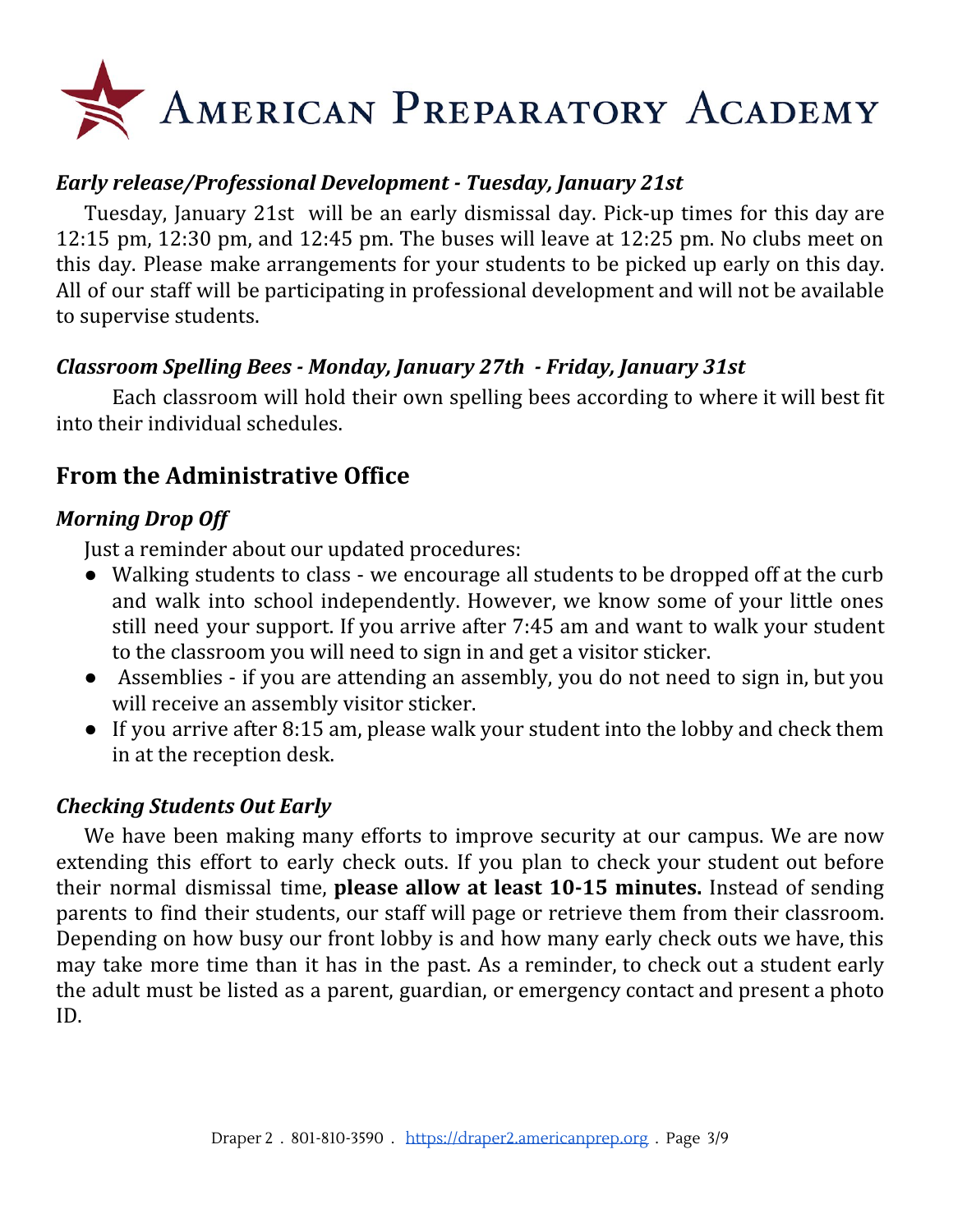

#### *Visitor Parking Update*

We have created more visitor parking on the eastern side of campus next to the sheep field. The 10 stalls on the right and 10 stalls on the left are reserved for visitors and parents. This will be especially convenient for parents who follow the C/D drop off route. The entire front row of parking closest to the school is also dedicated to visitor parking. **PLEASE PARK IN VISITOR STALLS ONLY**. All the other parking stalls are assigned to staff, and when parents park in those spots our amazing staff members have no place to park.



#### *From the School Nurse - Head Lice*

The school nurse has made this information available to our families about head lice. <https://draper2.americanprep.org/headlice/>

We encourage all our families to be familiar with the signs, check their students regularly, and treat as needed.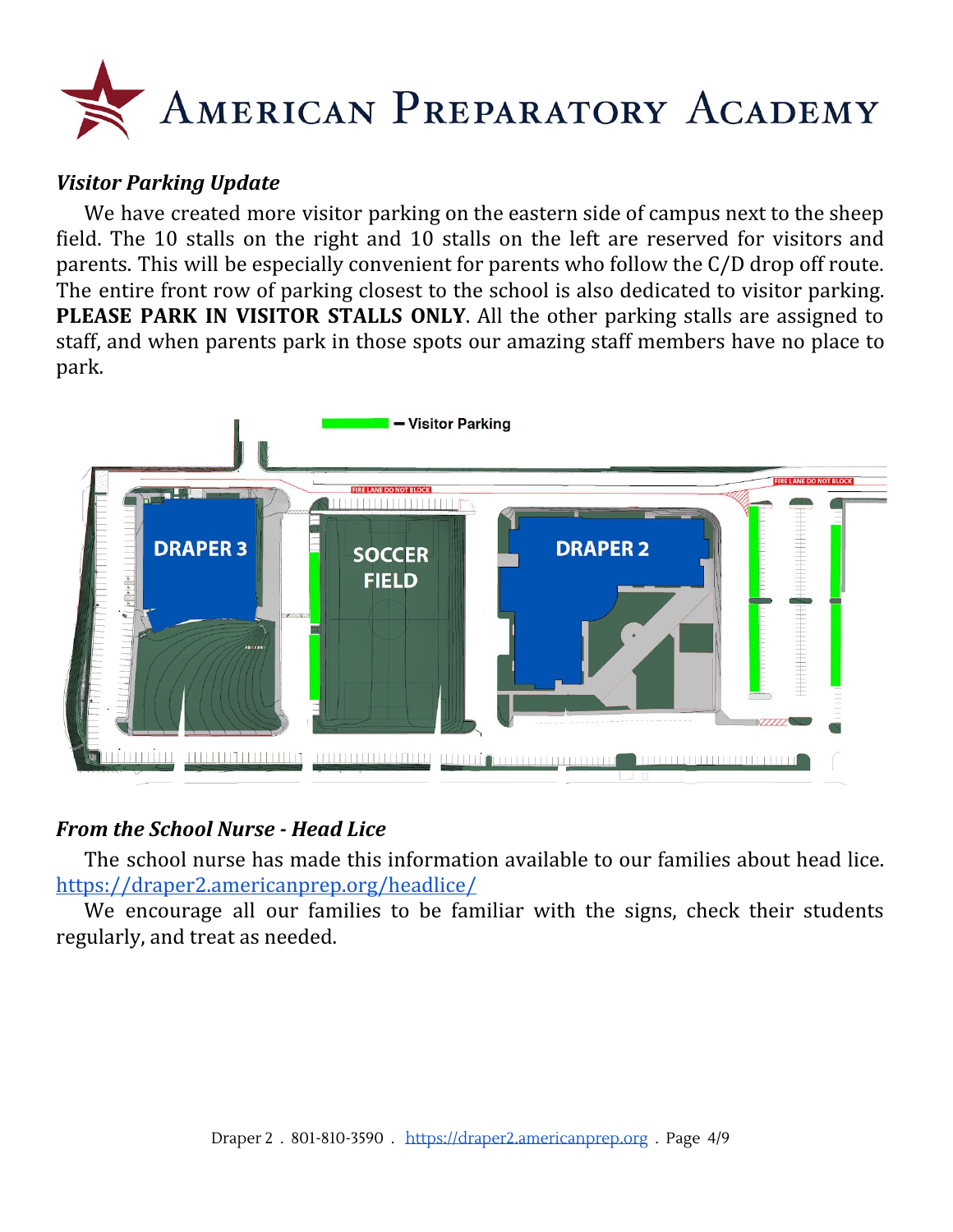# AMERICAN PREPARATORY ACADEMY

#### *Student Running Programs - Molly Jorgensen*

We need you as a coach! We are looking for 2-3 men and 2-3 women to mentor student runners (boys - [letmerun.org](http://letmerun.org/), girls - [girlsontherunutah.org\)](http://girlsontherunutah.org/). Trainings begin soon, so please email Molly Jorgensen (mollymjorgensen@gmail.com) right away!

#### *Bookkeeper Needed*

The American Prep Education Foundation is looking for a bookkeeper to work 15 hours per week, preferably 3 hours each day school is in session. Quickbooks experience is required. If you are interested in this position, please go to <u>[americanprep.org](http://americanprep.org/)</u> and fill out an application on the careers section.

#### *Sibling Enrollment and Transfer Requests*

One of the first steps in our enrollment process is identifying siblings of currently enrolled students. Do you have a sibling of a student already enrolled here at APA, and you would like them to attend APA next year? Or, would you like to transfer to another APA campus? Please email Ms. Hickman [lhickman@apamail.org](mailto:lhickman@apamail.org) to ask for the link. Ms. Hickman will gladly assist as you register siblings or make a transfer.

#### *Substitute Teachers Needed*

We are looking for APA parents to become substitute teachers for our schools! We provide all training, and the pay is \$80-90 per day. This is a great time of year to become a substitute teacher - save up for those holiday plans in advance. We provide in-depth, paid training so you will feel comfortable in your duties. **APA is a FUN place to work! We'd love to have you on our team!**

Maybe you can only commit to one day per week - that would be fine with us! Or, work every day - whatever suits your schedule! We need substitute teachers every day and we would really appreciate your help. Also, please tell your family members and friends about this opportunity!

Apply online today! <https://www.americanprep.org/careers/>

#### *Parent Managers Needed for Clubs*

We are still seeking Parent Coordinators for our clubs. If you are available and interested in helping, please contact Mr. McVicar [\(kmcvicar@apamail.org\)](mailto:kmcvicar@apamail.org).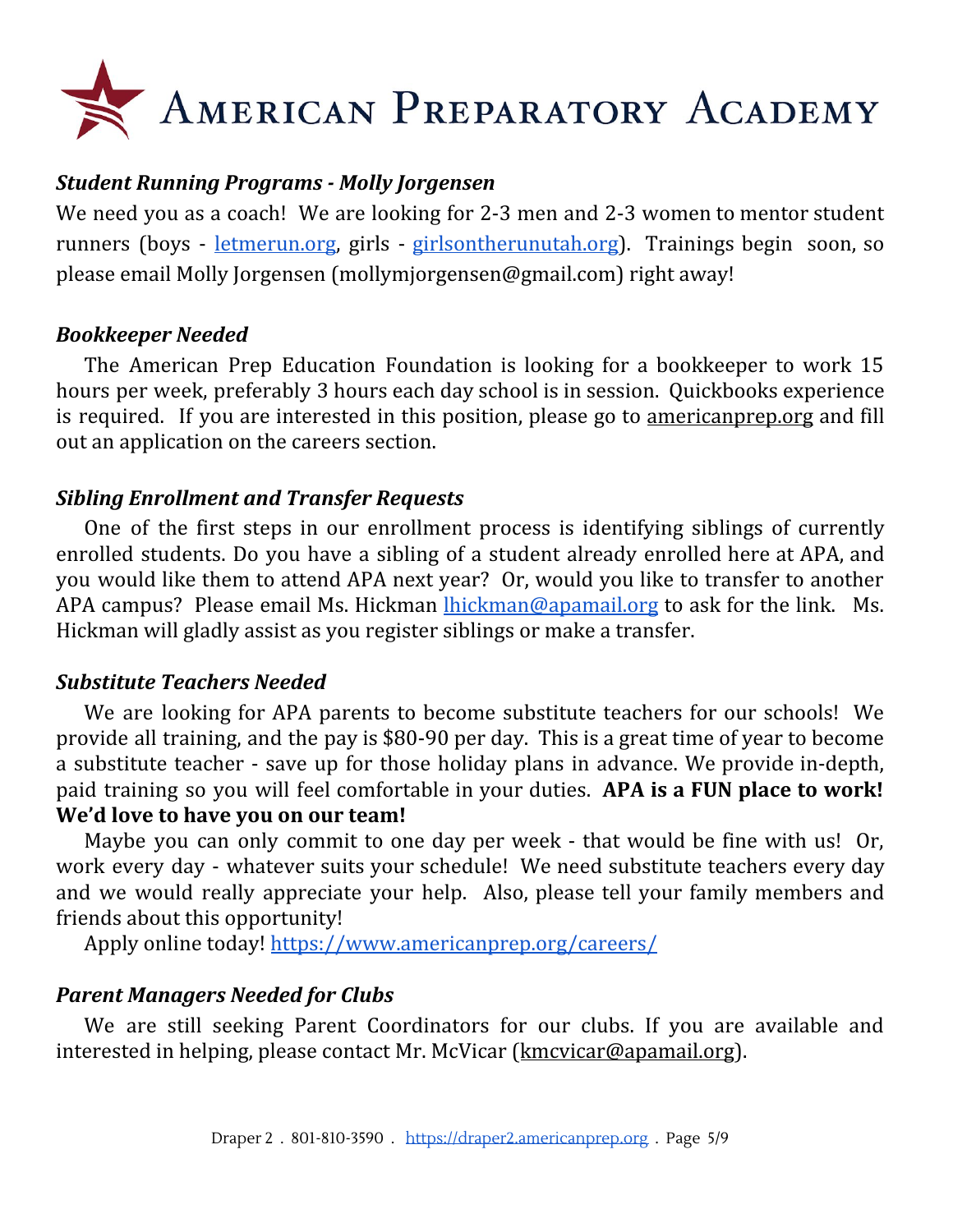

# **Character Development Corner - Mandy Brown**

*We CAN Donation Drive - Final Report*



We CAN Care! We wanted to follow up and let you know what an outstanding success our food drive was this year. Our campus collected 8917 food items, and between all of our campuses we collected a grand total of 39,531 items that were delivered to the Utah Food Bank and various food pantries in Utah. A special shoutout goes to our top five classes who went above and beyond in donating to our food drive:

- Mrs. Malan's class: 869 items
- Mrs. Erickson's class: 826 items
- Mrs. Wilding's class: 686 items
- Mrs. Strong's class: 653 items
- Mr. Nath's class: 556 items

Besides the awesome amount of food we collected, we had the chance to think of others and make our world a better place. That spirit of giving was palpable in our schools during the drive and we are so proud of our students who are learning NOW how to be great Builders in their communities. Thank you everyone for your support!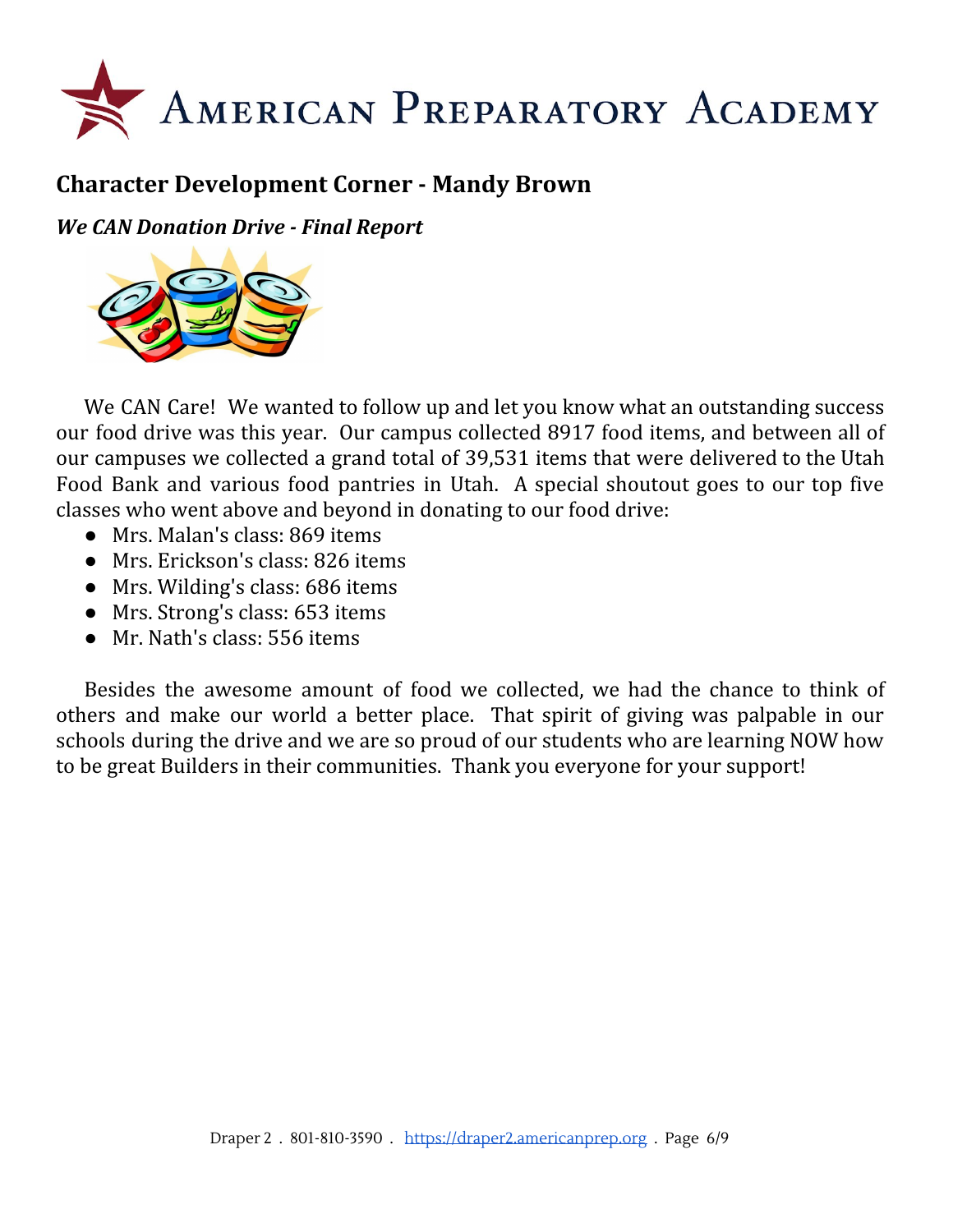

## **From our Family School Organization (FSO) - Nicole Harman**

#### *Seeking FSO Board Volunteers*

My name is Stacia Shafovaloff and I have had the privilege of serving as the FSO President elect this year. This means that I have been learning the ropes from the president, Nicole Harman, so that I can take over next year. However for personal, family reasons, I will no longer be able to serve in this capacity. The women on the FSO board are awesome and I have loved working with them and getting to know them. But they need help! We are looking not only to replace me, but also to fill a couple of more roles as well. If you love the teachers at this school and want to get to know other moms, this is the perfect volunteer opportunity for you!

Please don't skip over this opportunity! Participating on the FSO board is an awesome and rewarding experience!

If you are interested please contact Nicole at [nharman@apamail.org.](mailto:nharman@apamail.org)

#### *Staff Appreciation Week*

Staff Appreciation Week is quickly approaching. This year our theme will be thanking our staff for decades of amazing service. Each day we will visit a decade from the past. It should be a lot of fun!

This week takes many hands to put together! The first volunteer opportunity is helping to decorate our school. Please follow the link below to signup. Other signups will come out after our winter break so please watch for those! If you have any questions please contact Nicole at [nharman@apamail.org.](mailto:nharman@apamail.org) Thanks!

<https://www.signupgenius.com/go/8050844A8AC22A7FD0-staff>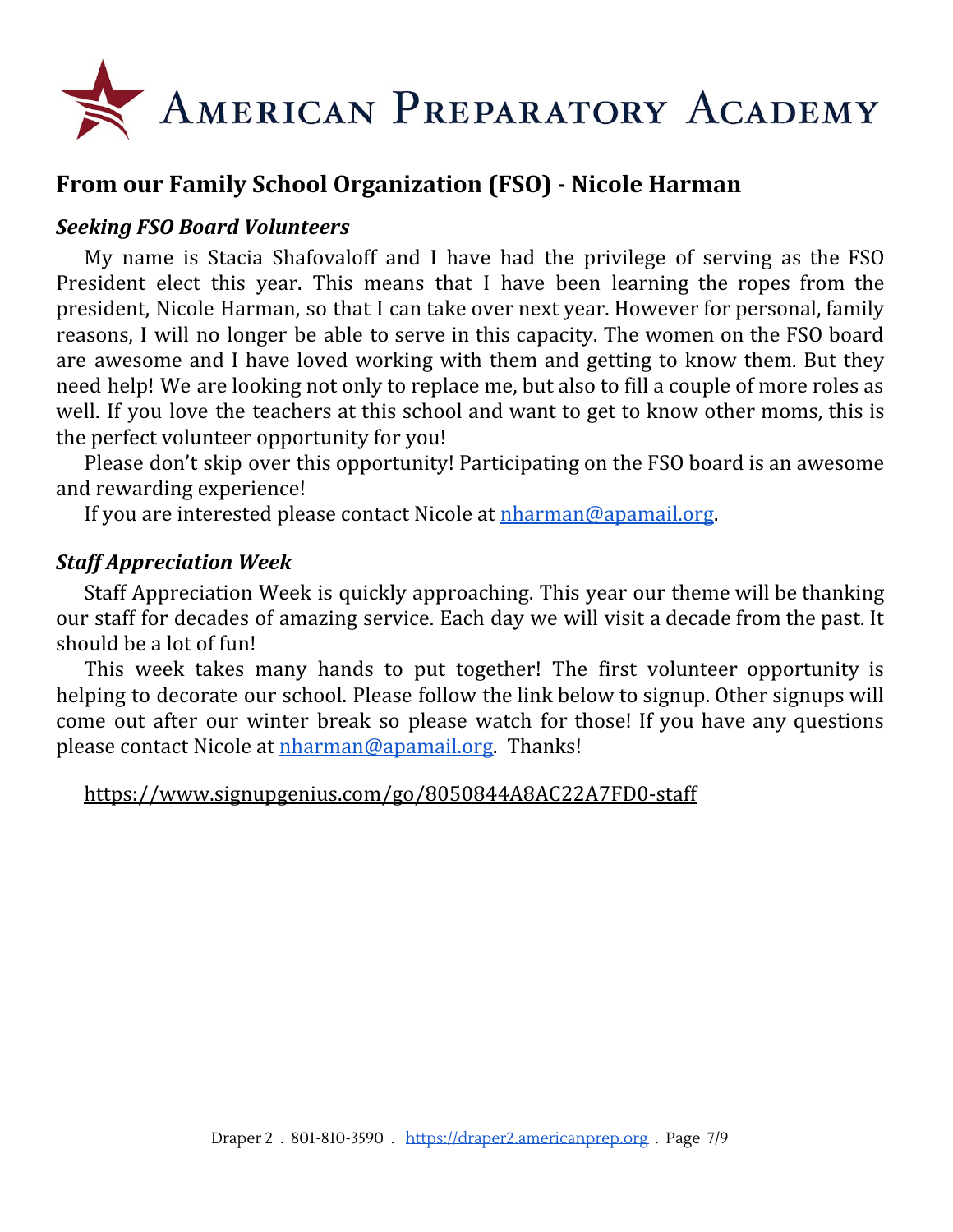

### **American Preparatory Education Foundation**



*Michelle Goudge, Executive Director e: [mgoudge@americanprepfoundation.org](mailto:mgoudge@americanprepfoundation.org) p: 801.661.192*

#### *Holiday Giving Campaign*

Thank you to all of the parents who purchased points for APA staff and teachers for the Holiday Giving Campaign! Notes from your students were placed on their doors, and the points have been distributed for them to "shop" from the store. Our first year was a success, and we are already making plans for next year's Holiday Giving Campaign.

#### *Builders Club*

A lot of parents, both new and those who have been around for a while, have asked me what APEF is. Over the next several weeks I will to try to explain some of the things that we do. One of the main focuses of the The Foundation (American Preparatory Education Foundation is a mouthful, so I'm going to save some words!) is Builders Club. For those of you who are not familiar with our Builders Club, I'd like to explain.

Research shows that the most important factor affecting student learning is his or her teacher. As the daughter of a teacher, I have seen, first-hand, the ins and outs of being an educator. It is an extremely rewarding career, but also a challenging and difficult one. Teachers have a very significant, lifelong impact on all of their students. The job of a teacher is not only to educate our children, but also to foster self-esteem and self-confidence in them, to motivate and inspire them, to support and encourage them, and to teach them skills that they will carry into their adult lives. Educators have one of the most important jobs in the world, preparing our children for the future. They shoulder a huge responsibility.

One of APA's goals is to attract and retain the best teachers and staff. The Builders Club is a subscription-based program that helps to do that by building our compensation fund. It is a great way for our parents and community to show their appreciation. 100% of the funds that are donated to Builders Club are used to pay teacher and staff bonuses. One of my goals is to build this fund so that we can give our teachers and staff larger bonuses, making APA the school that even more great teachers want to come and stay.